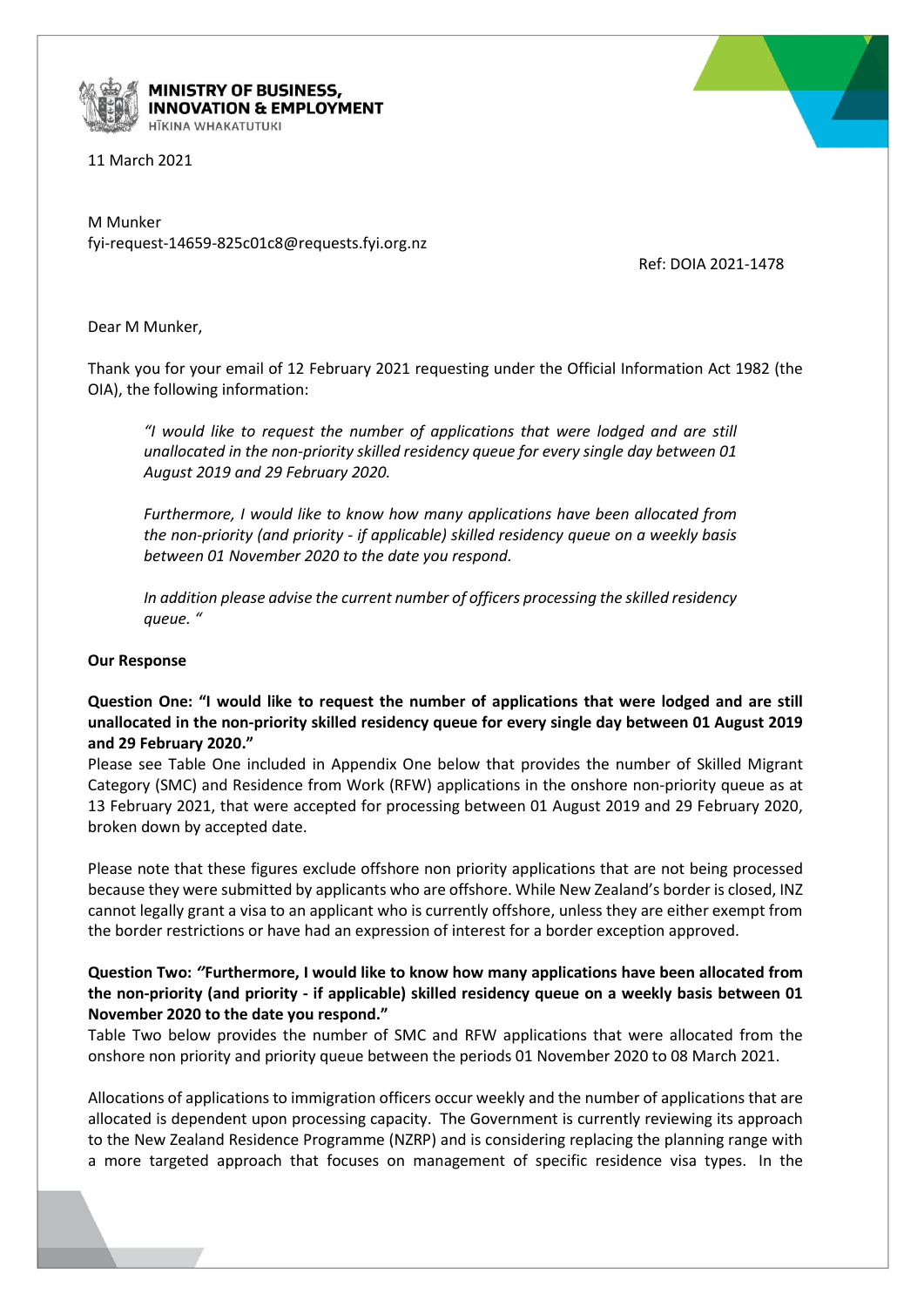meantime, INZ will continue to process applications at the same volume and with the same level of resourcing as the previous NZRP allowed for. This has an impact on the number of applications that can be allocated and the timeliness of application processing.

Any updates in regards to the allocation of applications can be found at the following link [www.immigration.govt.nz/about-us/media-centre/news-notifications/how-we-prioritise-resident](http://www.immigration.govt.nz/about-us/media-centre/news-notifications/how-we-prioritise-resident-visa-applications/smc-and-rfw-timeframe-information)[visa-applications/smc-and-rfw-timeframe-information](http://www.immigration.govt.nz/about-us/media-centre/news-notifications/how-we-prioritise-resident-visa-applications/smc-and-rfw-timeframe-information)

| <b>Allocation Date</b> | <b>Priority</b> | <b>Non Priority</b> |
|------------------------|-----------------|---------------------|
|                        | Queue           | Queue               |
| 2-Nov-20               | 16              | 175                 |
| 9-Nov-20               | 67              | 172                 |
| 16-Nov-20              | 68              | 184                 |
| 23-Nov-20              | 40              | 205                 |
| 30-Nov-20              | 70              | 156                 |
| 7-Dec-20               | 52              | 143                 |
| 14-Dec-20              | 57              | 171                 |
| 21-Dec-20              | 50              | 79                  |
| 28-Dec-20              | 0               | 122                 |
| 4-Jan-20               | 47              | 104                 |
| 11-Jan-20              | 16              | 97                  |
| 18-Jan-20              | 49              | 114                 |
| 25-Jan-20              | 58              | 92                  |
| 1-Feb-20               | 41              | 129                 |
| 8-Feb-20               | 17              | 177                 |
| 15-Feb-20              | 60              | 17                  |
| 22-Feb-20              | 21              | 49                  |
| 1-Mar-21               | 35              | 30                  |
| 8-Mar-21               | 52              | O                   |

*Table Two:*

## **Question Three:** *"***In addition please advise the current number of officers processing the skilled residency queue."**

Skilled residence applications are processed in the Manukau office. As of 01 March 2021, there are 78 immigration officers who process skilled residence applications.

If you wish to discuss any aspect of your request or this response, please contact Lautalie Leausa Vaa, Senior Business Advisor, Operations Support, Immigration New Zealand at [Lautalie.Leausavaa@mbie.govt.nz.](mailto:xxxxxxxx.xxxxxxxxx@xxxx.xxxx.xx)

Yours sincerely,

 $R + \n 6$ 

Nicola Hogg General Manager - Border and Visa Operations Immigration New Zealand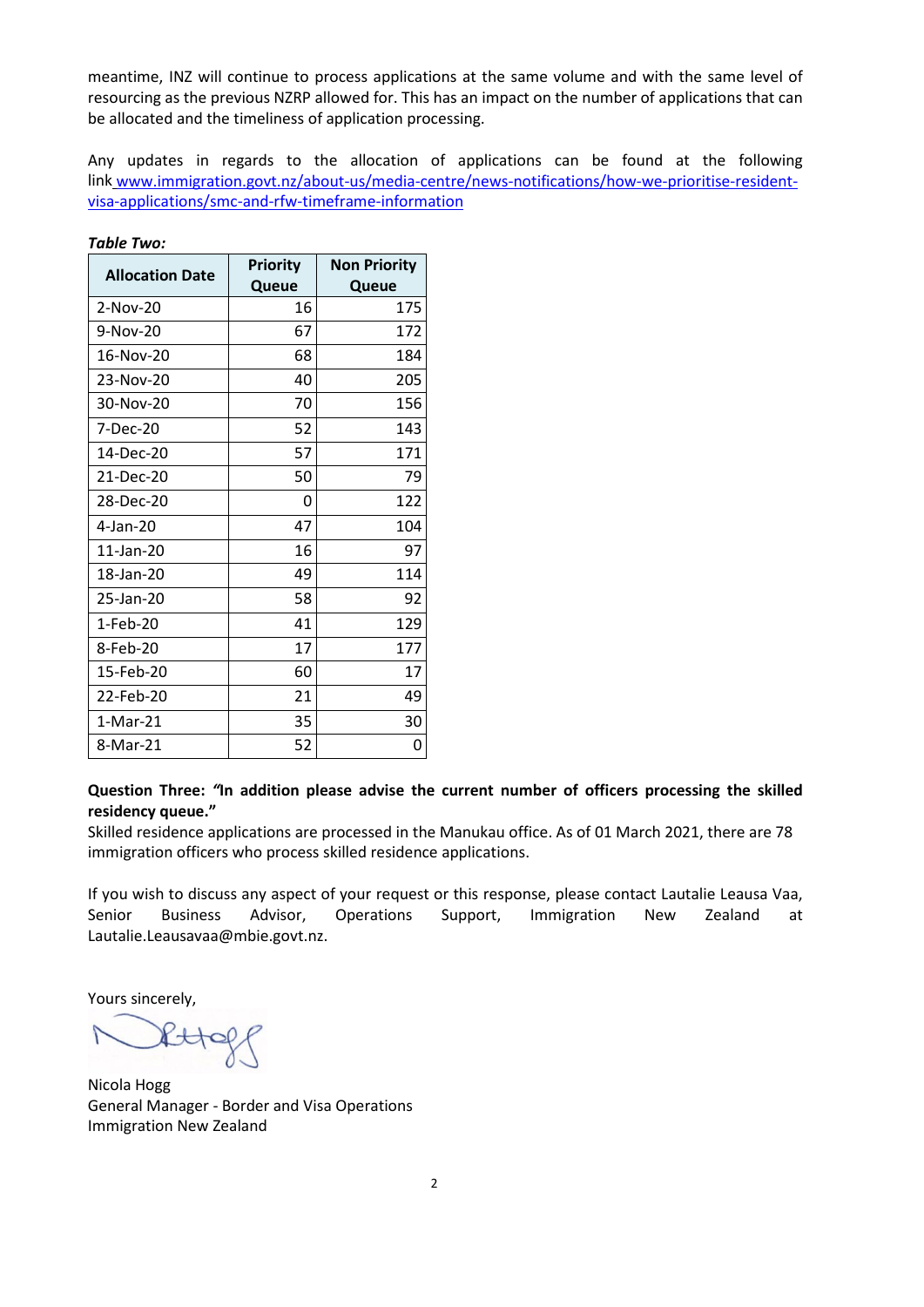## **Appendix One:**

**Table One:** The number of SMC and RFW applications in the onshore non-priority queue as at 13 February 2021, that were accepted for processing between 01 August 2019 and 29 February 2020, broken down by the accepted date.

| <b>Accepted Date</b> | <b>Count of</b><br><b>Applications</b> |
|----------------------|----------------------------------------|
| 2-Aug-19             | 4                                      |
| 5-Aug-19             | 2                                      |
| 6-Aug-19             | 2                                      |
| 7-Aug-19             | 2                                      |
| 8-Aug-19             | 9                                      |
| 9-Aug-19             | 15                                     |
| 10-Aug-19            | 62                                     |
| 12-Aug-19            | 27                                     |
| 13-Aug-19            | 12                                     |
| 14-Aug-19            | 28                                     |
| 15-Aug-19            | 24                                     |
| 16-Aug-19            | 11                                     |
| 19-Aug-19            | 16                                     |
| 20-Aug-19            | $\overline{21}$                        |
| 21-Aug-19            | 22                                     |
| 22-Aug-19            | 32                                     |
| 23-Aug-19            | 24                                     |
| 24-Aug-19            | 28                                     |
| 26-Aug-19            | 26                                     |
| 27-Aug-19            | 26                                     |
| 28-Aug-19            | 36                                     |
| 29-Aug-19            | 25                                     |
| 30-Aug-19            | 21                                     |
| 2-Sep-19             | 21                                     |
| 3-Sep-19             | 17                                     |
| 4-Sep-19             | 18                                     |
| 5-Sep-19             | 25                                     |
| 6-Sep-19             | 26                                     |
| 7-Sep-19             | 46                                     |
| 9-Sep-19             | 24                                     |
| 10-Sep-19            | 1                                      |
| 11-Sep-19            | 28                                     |
| 12-Sep-19            | 34                                     |
| 16-Sep-19            | 27                                     |
| 17-Sep-19            | 38                                     |
| 18-Sep-19            | 30                                     |
| 19-Sep-19            | 17                                     |
| 20-Sep-19            | 21                                     |
| 21-Sep-19            | 43                                     |
| 23-Sep-19            | 31                                     |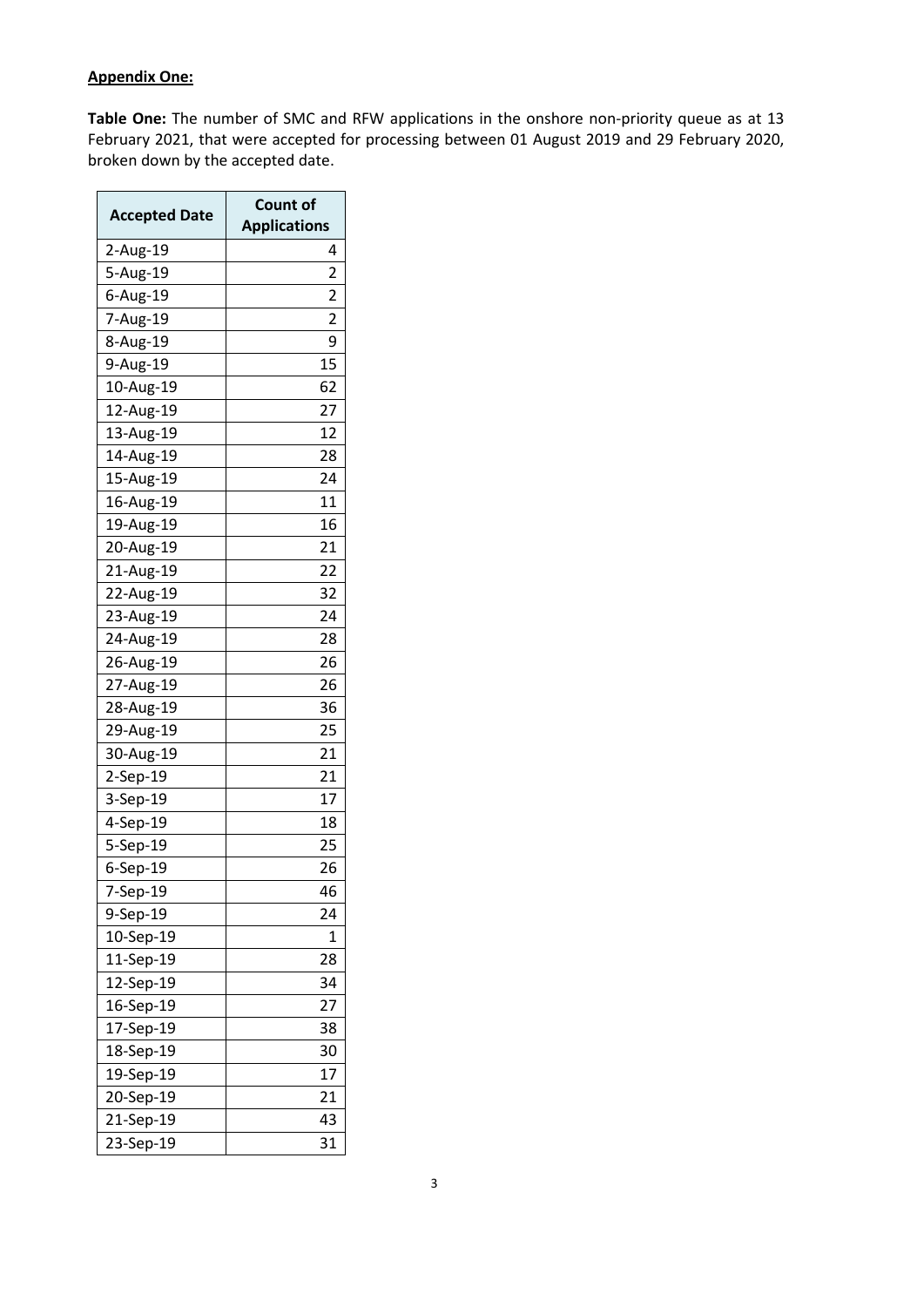| 24-Sep-19 | 20 |
|-----------|----|
| 25-Sep-19 | 30 |
| 26-Sep-19 | 36 |
| 27-Sep-19 | 24 |
| 28-Sep-19 | 26 |
| 30-Sep-19 | 26 |
| 1-Oct-19  | 30 |
| 2-Oct-19  | 24 |
| 3-Oct-19  | 21 |
| 4-Oct-19  | 22 |
| 5-Oct-19  | 33 |
| 7-Oct-19  | 22 |
| 8-Oct-19  | 24 |
| 9-Oct-19  | 36 |
| 10-Oct-19 | 34 |
| 11-Oct-19 | 26 |
| 14-Oct-19 | 26 |
| 15-Oct-19 | 22 |
| 16-Oct-19 | 29 |
| 17-Oct-19 | 34 |
| 18-Oct-19 | 4  |
| 19-Oct-19 | 41 |
| 21-Oct-19 | 20 |
| 22-Oct-19 | 26 |
| 23-Oct-19 | 11 |
| 24-Oct-19 | 30 |
| 25-Oct-19 | 19 |
| 29-Oct-19 | 33 |
| 30-Oct-19 | 51 |
| 31-Oct-19 | 37 |
| 1-NOV-19  | 32 |
| 4-Nov-19  | 42 |
| 5-Nov-19  | 33 |
| 6-Nov-19  | 35 |
| 7-Nov-19  | 41 |
| 8-Nov-19  | 44 |
| 11-Nov-19 | 43 |
| 12-Nov-19 |    |
| 13-Nov-19 | 52 |
|           | 37 |
| 14-Nov-19 | 45 |
| 15-Nov-19 | 42 |
| 18-Nov-19 | 44 |
| 19-Nov-19 | 35 |
| 20-Nov-19 | 39 |
| 21-Nov-19 | 37 |
| 22-Nov-19 | 33 |
| 25-Nov-19 | 29 |
| 26-Nov-19 | 28 |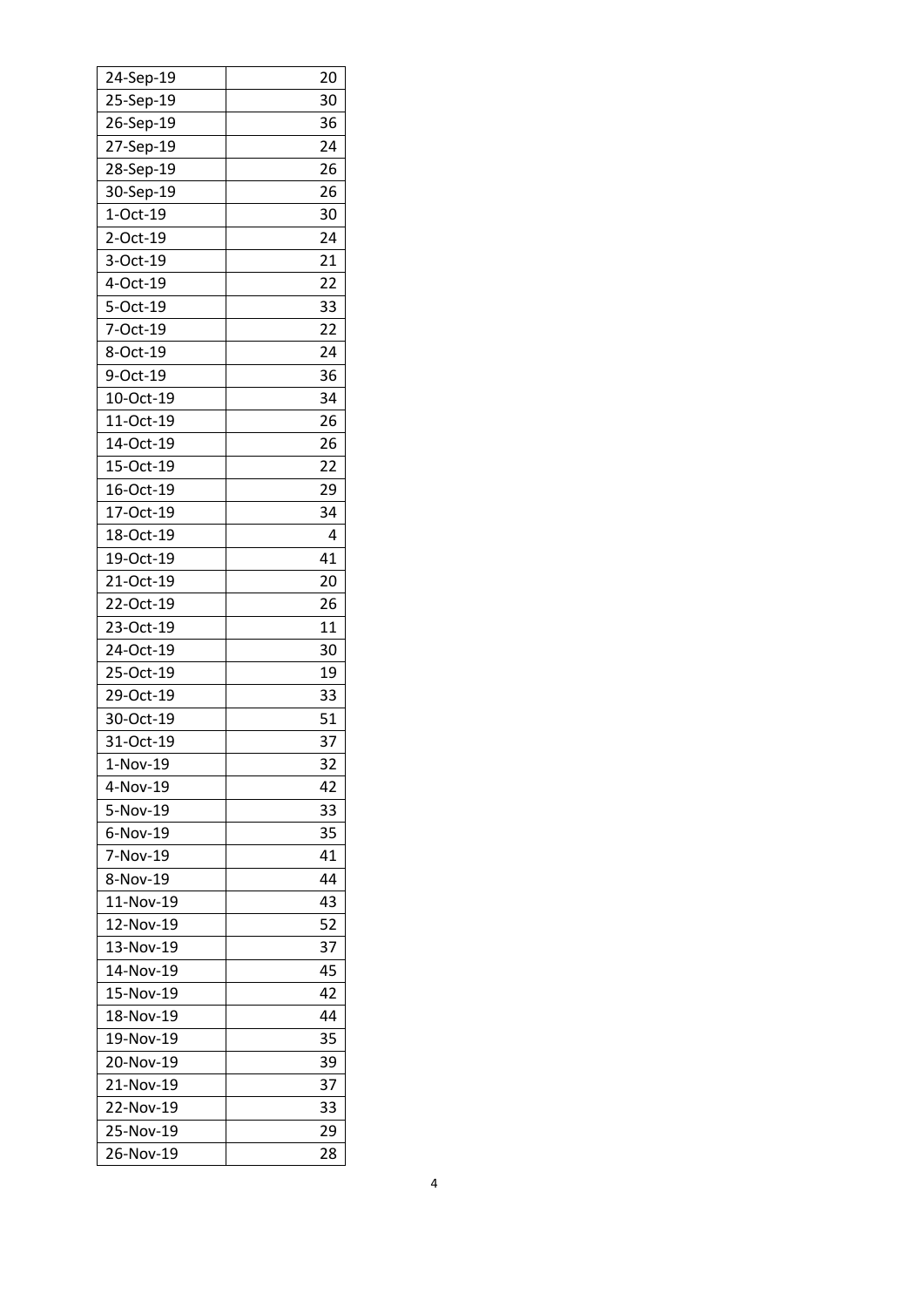| 27-Nov-19 | 42 |
|-----------|----|
| 28-Nov-19 | 52 |
| 29-Nov-19 | 24 |
| 2-Dec-19  | 42 |
| 3-Dec-19  | 61 |
| 4-Dec-19  | 30 |
| 5-Dec-19  | 51 |
| 6-Dec-19  | 46 |
| 7-Dec-19  | 46 |
| 9-Dec-19  | 54 |
| 10-Dec-19 | 44 |
| 11-Dec-19 | 30 |
| 12-Dec-19 | 38 |
| 13-Dec-19 | 47 |
| 14-Dec-19 | 48 |
| 16-Dec-19 | 38 |
| 17-Dec-19 | 39 |
| 18-Dec-19 | 32 |
| 19-Dec-19 | 40 |
| 20-Dec-19 | 44 |
| 23-Dec-19 | 34 |
| 24-Dec-19 | 26 |
| 27-Dec-19 | 1  |
| 30-Dec-19 | 11 |
| 31-Dec-19 | 7  |
| 3-Jan-20  | 13 |
| 6-Jan-20  | 36 |
| 7-Jan-20  | 30 |
| 8-Jan-20  | 33 |
| 9-Jan-20  | 23 |
| 10-Jan-20 | 36 |
| 11-Jan-20 | 63 |
| 13-Jan-20 | 31 |
| 14-Jan-20 | 29 |
| 15-Jan-20 | 30 |
| 16-Jan-20 | 20 |
| 17-Jan-20 | 26 |
| 18-Jan-20 | 42 |
| 20-Jan-20 | 16 |
| 21-Jan-20 | 23 |
| 22-Jan-20 | 27 |
| 23-Jan-20 | 33 |
| 24-Jan-20 | 26 |
| 28-Jan-20 | 24 |
| 29-Jan-20 | 22 |
| 30-Jan-20 | 14 |
| 31-Jan-20 | 21 |
| 1-Feb-20  | 35 |
|           |    |